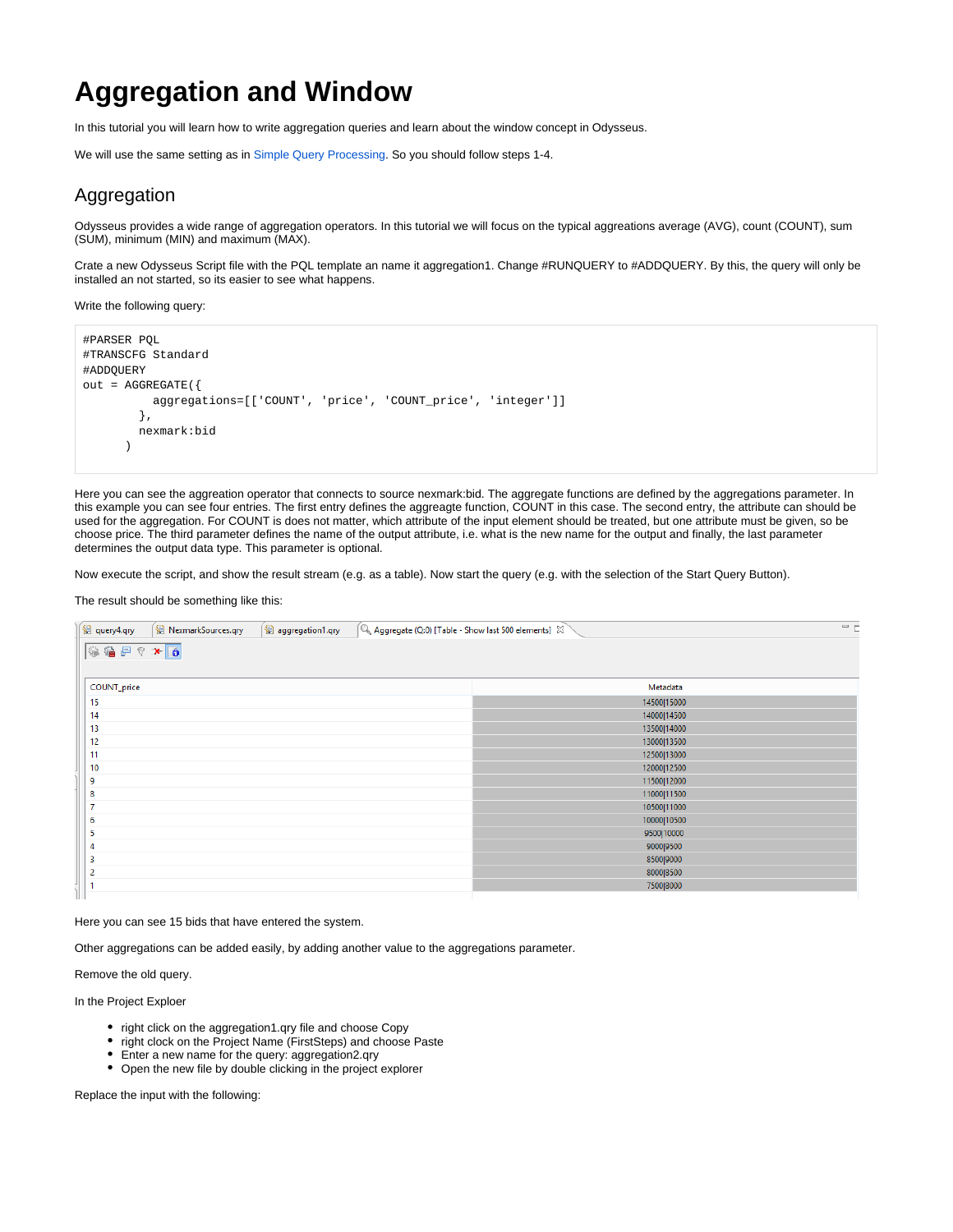```
#PARSER PQL
#TRANSCFG Standard
#ADDQUERY
out = AGGREGATE({
           aggregations=[
             ['COUNT', 'price', 'COUNT price', 'integer'],
              ['AVG', 'price', 'AVG_price'],
              ['SUM', 'price', 'SUM_price'],
              ['MIN', 'price', 'MIN_price'],
              ['MAX', 'price', 'MAX_price']
           ] 
         },
         nexmark:bid
\overline{\phantom{a}}
```
#### The results of the query should look somehow like the following:

| COUNT price | AVG_price           | SUM_price | MIN_price | MAX_price | Metadata    |
|-------------|---------------------|-----------|-----------|-----------|-------------|
| 17          | 177.2941176470588   | 3014.0    | 53.0      | 262.0     | 15500 16000 |
| 16          | 173,5625            | 2777.0    | 53.0      | 262.0     | 15000 15500 |
| 15          | 170.53333333333333  | 2558.0    | 53.0      | 262.0     | 14500 15000 |
| 14          | 167.64285714285714  | 2347.0    | 53.0      | 262.0     | 14000 14500 |
| 13          | 160.3846153846154   | 2085.0    | 53.0      | 248.0     | 13500 14000 |
| 12          | 153.08333333333334  | 1837.0    | 53.0      | 231.0     | 13000 13500 |
| 11          | 146.0               | 1606.0    | 53.0      | 221.0     | 12500 13000 |
| 10          | 138.5               | 1385.0    | 53.0      | 199.0     | 12000 12500 |
| 9           | 137.222222222222223 | 1235.0    | 53.0      | 199.0     | 11500 12000 |
| 8           | 136.75              | 1094.0    | 53.0      | 199.0     | 11000 11500 |
| ٠           | 127.85714285714286  | 895.0     | 53.0      | 192.0     | 10500 11000 |
| 6           | 117.1666666666667   | 703.0     | 53.0      | 182.0     | 10000 10500 |
| 5           | 115.4               | 577.0     | 53.0      | 182.0     | 9500 10000  |
| 4           | 98.75               | 395.0     | 53.0      | 161.0     | 9000 9500   |
| 3           | 78.0                | 234.0     | 53.0      | 103.0     | 8500 9000   |
| 2           | 65.5                | 131.0     | 53.0      | 78.0      | 8000 8500   |
|             | 53.0                | 53.0      | 53.0      | 53.0      | 7500 8000   |
|             |                     |           |           |           |             |

Now its time to highlight the Metadata part a little more.

In the last column you can see two values, separated by "|". The two values show the validity of the event. 7500|8000 e.g. means, that this event was valid in real time starting at 7500 (in Nexmark this means after 7.5 seconds) and ends **before** 8000, mathematical this is a right open interval: [7500,8000).

If you look at the values, you can see that they are not overlapping. This should be rather clear, because the count e.g. can not be 1 and 2 at the same time. The metadata show, that every 500 (in this case milliseconds) a new bid is send to the system and a new aggregation is build.

Another important think to note is, that a new aggregation will be calculated, when a new event arrives a the system. For this example it take 8 seconds before the first value is created. For streams with a low data rate the [AssureHeartbeat](https://wiki.odysseus.informatik.uni-oldenburg.de/display/ODYSSEUS/Heartbeat+operator) operator can be used to produce values on a regular base.

There is also the possibility to define groups (as in SQL group by). The below in [Element Based Windows](#page-6-0) for an example.

## Window

In the example above you can see that the aggregated values always contain the information of all previous events.Typically, the older the event is, the less interesting is it. An auction system provider may not only be interested in the alltime highest bit, but e.g. the highest bit for a specific time (e.g. the last 24 hours) or related to a number of bit that have been posed.

For this, Odysseus allows to define windows. A window defines a subset of elements that should be treated together, e.g. should be aggregated.These subset can overlap (so called sliding windows) or be disjunct (tumbling windows).

The following picture shows such a window. In this case 6 elements are in the window.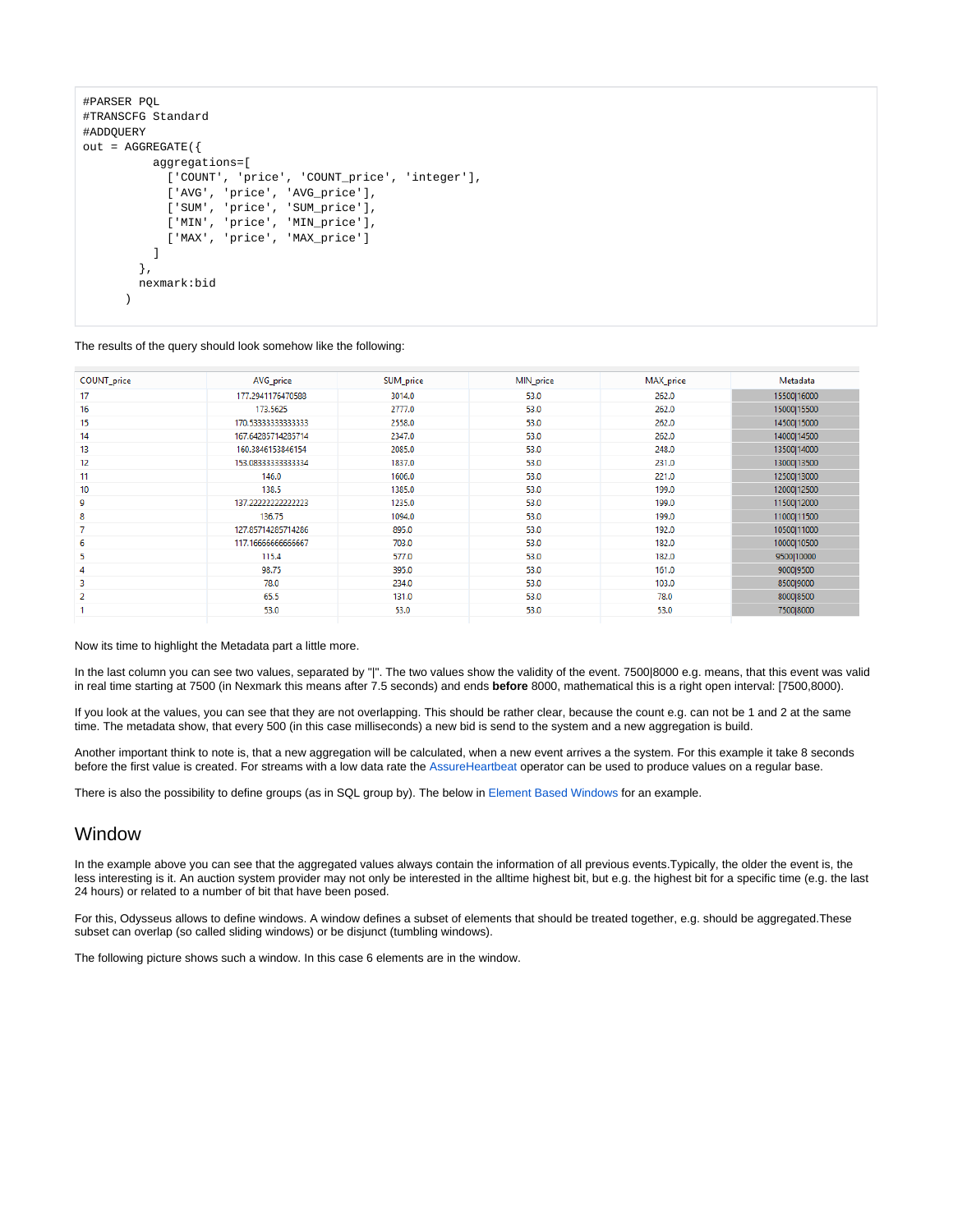

Odysseus provides three types of windows:

- Time based
- Element based
- Predicate based

## **Time Based Window**

The time based window allows to define windows based on the time.

Create a new PQL script and name it timewindow1:

```
#PARSER PQL
#TRANSCFG Standard
#ADDQUERY
out = TIMEWINDOW({SIZE=10000},nexmark:bid)
```
In this example we define a time based window over the bid source with a size of 10000, here 10 seconds.

If you run the query and look at the results you will see something like this:

| timestamp | auction        | bidder         | datetime | price | Metadata    |
|-----------|----------------|----------------|----------|-------|-------------|
| 20500     | 4              | $\overline{2}$ | 20501    | 158.0 | 20500 30500 |
| 20000     | 5              | 3              | 20001    | 76.0  | 20000 30000 |
| 19500     | 1              | 0              | 19500    | 296.0 | 19500 29500 |
| 19000     | 3              |                | 19001    | 257.0 | 19000 29000 |
| 18500     | 1              | $\overline{2}$ | 18501    | 273.0 | 18500 28500 |
| 18000     | 0              |                | 18001    | 162.0 | 18000 28000 |
| 17500     | 2              |                | 17500    | 236.0 | 17500 27500 |
| 17000     | 0              |                | 17001    | 151.0 | 17000 27000 |
| 16500     | 1              | 0              | 16500    | 267.0 | 16500 26500 |
| 16000     | 3              | $\bf{0}$       | 16001    | 241.0 | 16000 26000 |
| 15500     | 3              |                | 15500    | 237.0 | 15500 25500 |
| 15000     | 3              | $\overline{2}$ | 15001    | 219.0 | 15000 25000 |
| 14500     | $\overline{2}$ |                | 14500    | 211.0 | 14500 24500 |
| 14000     | ٠              |                | 14001    | 262.0 | 14000 24000 |
| 13500     | 1              |                | 13500    | 248.0 | 13500 23500 |
| 13000     | 1              | $\mathbf 0$    | 13001    | 231.0 | 13000 23000 |
| 12500     | 1              |                | 12500    | 221.0 | 12500 22500 |
| 12000     | 0              | $\mathbf 0$    | 12001    | 150.0 | 12000 22000 |
| 11500     | 0              | 1              | 11500    | 141.0 | 11500 21500 |
| 11000     | 1              | 0              | 11001    | 199.0 | 11000 21000 |
| 10500     | 1              | $\mathbf 0$    | 10500    | 192.0 | 10500 20500 |
| 10000     | 0              |                | 10000    | 126.0 | 10000 20000 |
| 9500      | 1.             | $\mathbf 0$    | 9500     | 182.0 | 9500 19500  |
| 9000      | 1              | $\bf{0}$       | 9000     | 161.0 | 9000 19000  |
| 8500      | 0              | $\mathbf 0$    | 8500     | 103.0 | 8500 18500  |
| 8000      | 0              | 0              | 8000     | 78.0  | 8000 18000  |
| 7500      | 0              | 0              | 7500     | 53.0  | 7500 17500  |

If you look at the metadata you can see that each element has a time interval ranging from it start timestamp to a future time that lies 10000 ahead, e.g. 7500 to 17500, 8000 to 18000 and so on. The meaning of the time is, that elements that are valid at the same time should be treated together. If you look e.g. at time 10000 there are 6 events which time interval contains this value. The seventh element (with start time stamp 10500) is part of another window.

We can now combine the window with the aggregation.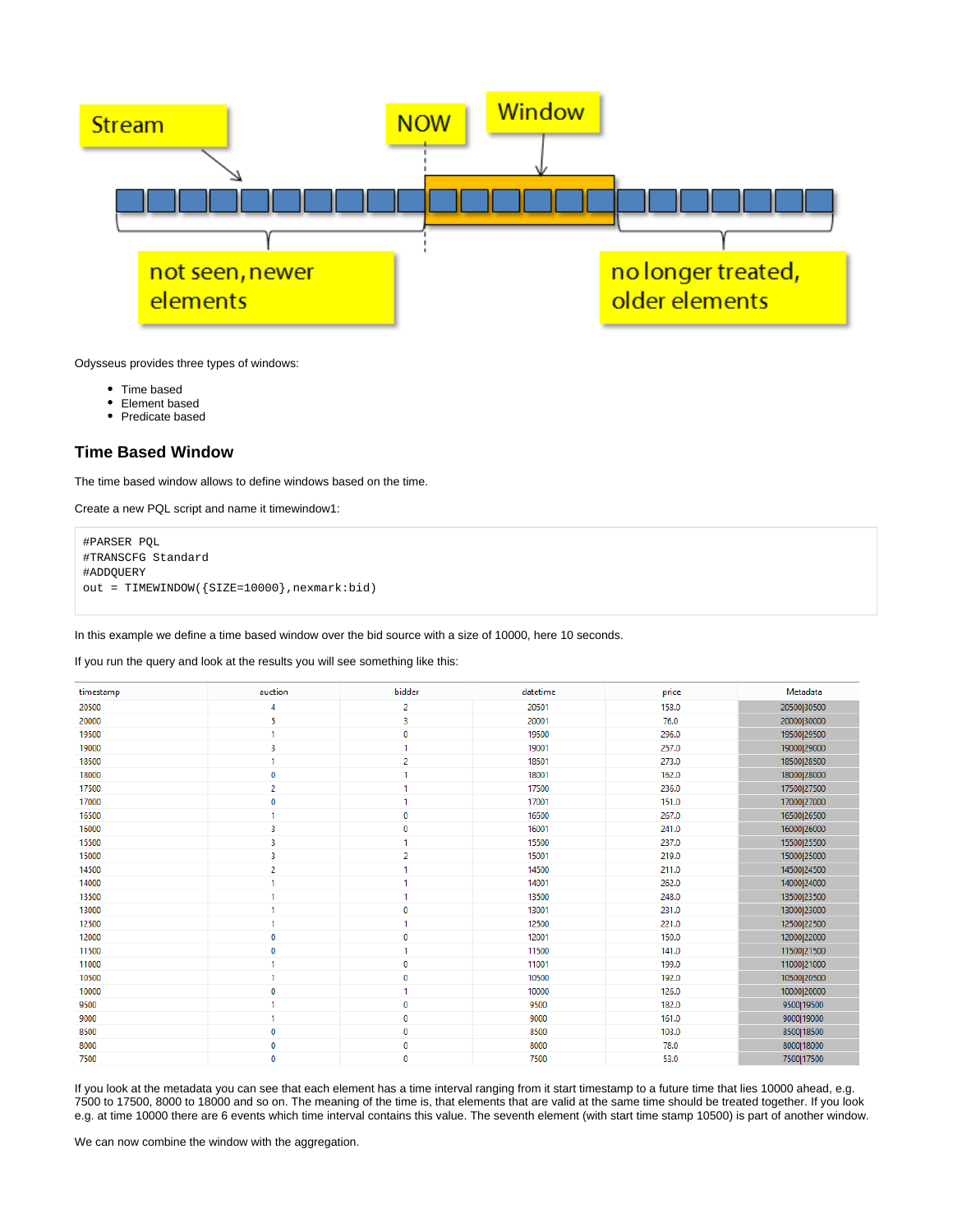Remove the running query.

#### Create a new PQL query (window\_aggregation1) with the following input:

```
#PARSER PQL
#TRANSCFG Standard
#ADDQUERY
windowed = TIMEWINDOW({SIZE=10000}, nexmark:bid)
out = AGGREGATE({
           aggregations=[
            ['COUNT', 'price', 'COUNT_price', 'integer'],
             ['AVG', 'price', 'AVG_price'],
             ['SUM', 'price', 'SUM_price'],
             ['MIN', 'price', 'MIN_price'],
             ['MAX', 'price', 'MAX_price']
 ] 
         },
         windowed
\overline{\phantom{a}}
```
If you run the query the result should look like this:

| COUNT_price    | AVG_price           | SUM_price | MIN_price | MAX_price | Metadata    |
|----------------|---------------------|-----------|-----------|-----------|-------------|
| 20             | 212.4               | 4248.0    | 76.0      | 312.0     | 26000 26500 |
| 20             | 214.45              | 4289.0    | 76.0      | 312.0     | 25500 26000 |
| 20             | 220.05              | 4401.0    | 76.0      | 312.0     | 25000 25500 |
| 20             | 215.4               | 4308.0    | 76.0      | 297.0     | 24500 25000 |
| 20             | 216.05              | 4321.0    | 76.0      | 297.0     | 24000 24500 |
| 20             | 219.15              | 4383.0    | 76.0      | 297.0     | 23500 24000 |
| 20             | 217.9               | 4358.0    | 76.0      | 297.0     | 23000 23500 |
| 20             | 214.6               | 4292.0    | 76.0      | 296.0     | 22500 23000 |
| 20             | 216.7               | 4334.0    | 76.0      | 296.0     | 22000 22500 |
| 20             | 220.25              | 4405.0    | 76.0      | 296.0     | 21500 22000 |
| 20             | 215.45              | 4309.0    | 76.0      | 296.0     | 21000 21500 |
| 20             | 211.8               | 4236.0    | 76.0      | 296.0     | 20500 21000 |
| 20             | 213.5               | 4270.0    | 76.0      | 296.0     | 20000 20500 |
| 20             | 216.0               | 4320.0    | 126.0     | 296.0     | 19500 20000 |
| 20             | 210.3               | 4206.0    | 126.0     | 273.0     | 19000 19500 |
| 20             | 205.5               | 4110.0    | 126.0     | 273.0     | 18500 19000 |
| 20             | 197.0               | 3940.0    | 103.0     | 267.0     | 18000 18500 |
| 20             | 192.8               | 3856.0    | 78.0      | 267.0     | 17500 18000 |
| 20             | 183.65              | 3673.0    | 53.0      | 267.0     | 17000 17500 |
| 19             | 185.3684210526316   | 3522.0    | 53.0      | 267.0     | 16500 17000 |
| 18             | 180.8333333333334   | 3255.0    | 53.0      | 262.0     | 16000 16500 |
| 17             | 177.2941176470588   | 3014.0    | 53.0      | 262.0     | 15500 16000 |
| 16             | 173.5625            | 2777.0    | 53.0      | 262.0     | 15000 15500 |
| 15             | 170.53333333333333  | 2558.0    | 53.0      | 262.0     | 14500 15000 |
| 14             | 167.64285714285714  | 2347.0    | 53.0      | 262.0     | 14000 14500 |
| 13             | 160.3846153846154   | 2085.0    | 53.0      | 248.0     | 13500 14000 |
| 12             | 153.08333333333334  | 1837.0    | 53.0      | 231.0     | 13000 13500 |
| 11             | 146.0               | 1606.0    | 53.0      | 221.0     | 12500 13000 |
| 10             | 138.5               | 1385.0    | 53.0      | 199.0     | 12000 12500 |
| 9              | 137.222222222222223 | 1235.0    | 53.0      | 199.0     | 11500 12000 |
| 8              | 136.75              | 1094.0    | 53.0      | 199.0     | 11000 11500 |
| 7              | 127.85714285714286  | 895.0     | 53.0      | 192.0     | 10500 11000 |
| 6              | 117.1666666666667   | 703.0     | 53.0      | 182.0     | 10000 10500 |
| 5              | 115.4               | 577.0     | 53.0      | 182.0     | 9500 10000  |
| 4              | 98.75               | 395.0     | 53.0      | 161.0     | 9000 9500   |
| 3              | 78.0                | 234.0     | 53.0      | 103.0     | 8500 9000   |
| $\overline{c}$ | 65.5                | 131.0     | 53.0      | 78.0      | 8000 8500   |
| $\mathbf{1}$   | 53.0                | 53.0      | 53.0      | 53.0      | 7500 8000   |

You can see, that the count attribute is counted up to 20. This mean that in this case 10000 (here 10 seconds) contains 20 events. If you look at the result of the above window query, you can see that the first and the twentieth element have an overlapping time stamp, and the 21th element not. So the new window only treats element 2 to 21.

Note, in this szenario the elements are generated in a constant fashion, so the size of the window is always 20. In "real" szenarios this is typically not the case and the size of the windows in terms of containg elements differ (e.g. count the number of cars for an hour).

The window we defined is called a sliding window. The query delivers the aggregations about the bids that were posed in the last 10 seconds.

Sometimes, the result should not be in a sliding way. E.g. if a provider wants to know how many bids are posed in 10 second intervals. If the size is 10 seconds, this is called a tumbling window.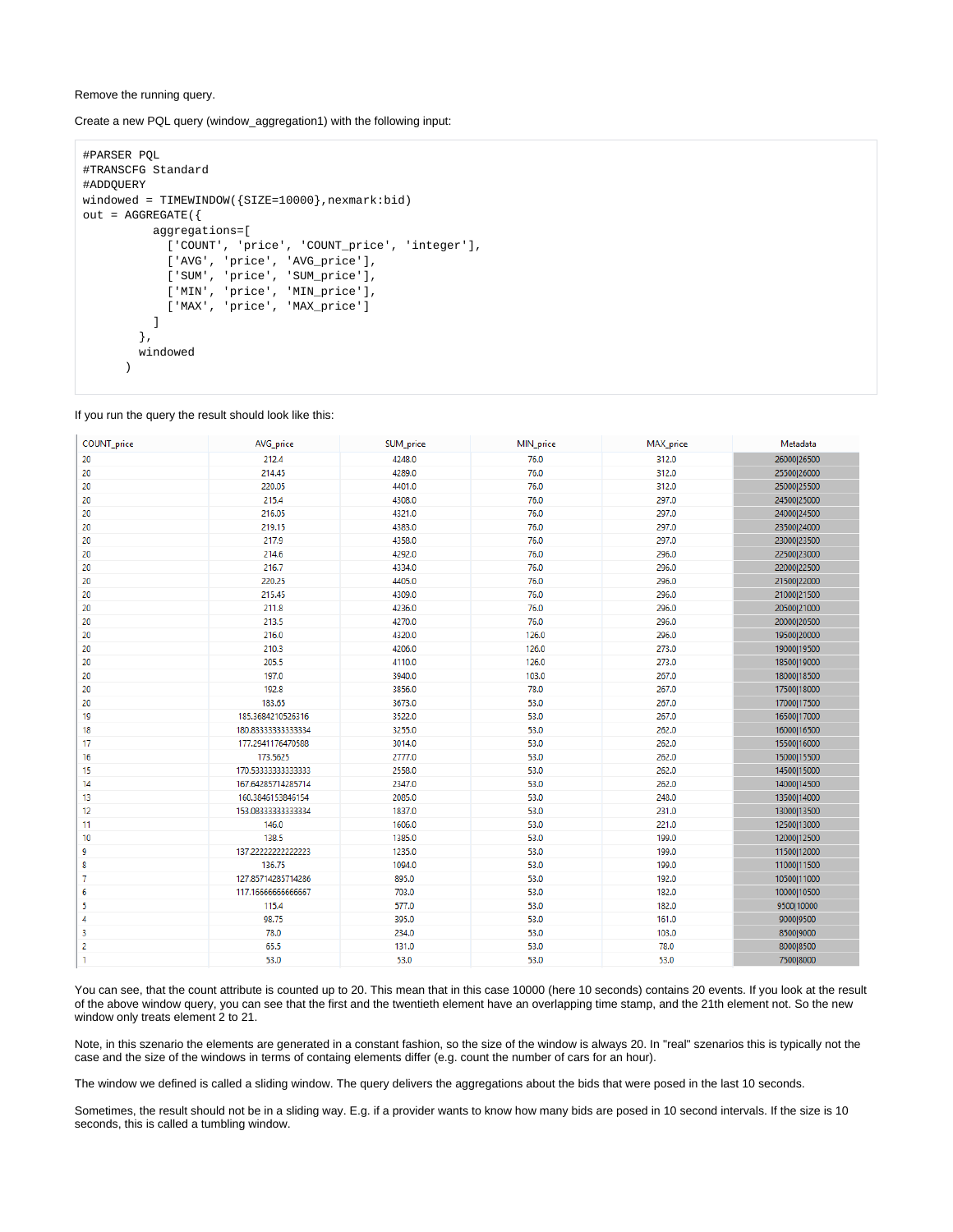A tumbling window can be defined with one of the two parameters: ADVANCE or SLIDE. The difference is how the start time stamp of the elements in the window are treated. Let us start with ADVANCE.

#### Remove all running queries.

Create a new PQL script timewindow2.qry as in the following:

#PARSER PQL #TRANSCFG Standard #ADDQUERY out = TIMEWINDOW({SIZE=10000, ADVANCE=10000},nexmark:bid)

#### Running should show you something like this:

| timestamp | auction        | bidder         | datetime | price | Metadata    |
|-----------|----------------|----------------|----------|-------|-------------|
| 23500     | 3              | 0              | 23501    | 273.0 | 23500 30000 |
| 23000     | 1              | 0              | 23000    | 297.0 | 23000 30000 |
| 22500     | $\bf{0}$       | 3              | 22501    | 179.0 | 22500 30000 |
| 22000     | 5              | 0              | 22001    | 79.0  | 22000 30000 |
| 21500     | $\overline{2}$ | 3              | 21501    | 237.0 | 21500 30000 |
| 21000     | 3              | 0              | 21001    | 272.0 | 21000 30000 |
| 20500     | 4              | 2              | 20500    | 158.0 | 20500 30000 |
| 20000     | 5              | 3              | 20001    | 76.0  | 20000 30000 |
| 19500     | $\mathbf{1}$   | 0              | 19500    | 296.0 | 19500 20000 |
| 19000     | 3              | 1.             | 19001    | 257.0 | 19000 20000 |
| 18500     | 1              | $\overline{2}$ | 18501    | 273.0 | 18500 20000 |
| 18000     | 0              | 1              | 18001    | 162.0 | 18000 20000 |
| 17500     | 2              | 1              | 17500    | 236.0 | 17500 20000 |
| 17000     | $\mathbf 0$    | 1              | 17001    | 151.0 | 17000 20000 |
| 16500     | 1              | 0              | 16500    | 267.0 | 16500 20000 |
| 16000     | 3              | 0              | 16000    | 241.0 | 16000 20000 |
| 15500     | 3              | 1              | 15500    | 237.0 | 15500 20000 |
| 15000     | 3              | 2              | 15000    | 219.0 | 15000 20000 |
| 14500     | $\overline{2}$ | 1              | 14500    | 211.0 | 14500 20000 |
| 14000     | 1              | 1              | 14000    | 262.0 | 14000 20000 |
| 13500     | 1              | 1              | 13501    | 248.0 | 13500 20000 |
| 13000     | 1              | 0              | 13001    | 231.0 | 13000 20000 |
| 12500     | $\mathbf{1}$   | 1              | 12501    | 221.0 | 12500 20000 |
| 12000     | 0              | 0              | 12001    | 150.0 | 12000 20000 |
| 11500     | $\bf{0}$       | 1              | 11500    | 141.0 | 11500 20000 |
| 11000     | 1              | 0              | 11001    | 199.0 | 11000 20000 |
| 10500     | 1              | 0              | 10501    | 192.0 | 10500 20000 |
| 10000     | $\mathbf 0$    | 1.             | 10001    | 126.0 | 10000 20000 |
| 9500      | 1              | 0              | 9500     | 182.0 | 9500 10000  |
| 9000      | $\mathbf{1}$   | 0              | 9000     | 161.0 | 9000 10000  |
| 8500      | $\mathbf 0$    | 0              | 8501     | 103.0 | 8500 10000  |
| 8000      | $\mathbf 0$    | 0              | 8001     | 78.0  | 8000 10000  |
| 7500      | 0              | 0              | 7500     | 53.0  | 7500 10000  |

You can see, that the timestamps are different. Each events belonging to the same window has the same end time stamp (e.g. 10.000, 20.000, 30.000).

If you run the following aggregation query (window\_aggregation2)

```
#PARSER PQL
#TRANSCFG Standard
#ADDQUERY
windowed = TIMEWINDOW({SIZE=10000, ADVANCE=10000},nexmark:bid)
out = AGGREGATE({
          aggregations=[
            ['COUNT', 'price', 'COUNT_price', 'integer'],
            ['AVG', 'price', 'AVG_price'],
 ['SUM', 'price', 'SUM_price'],
 ['MIN', 'price', 'MIN_price'],
            ['MAX', 'price', 'MAX_price']
          ] 
        },
        windowed
       )
```
you will see the following output (when no other query is running!):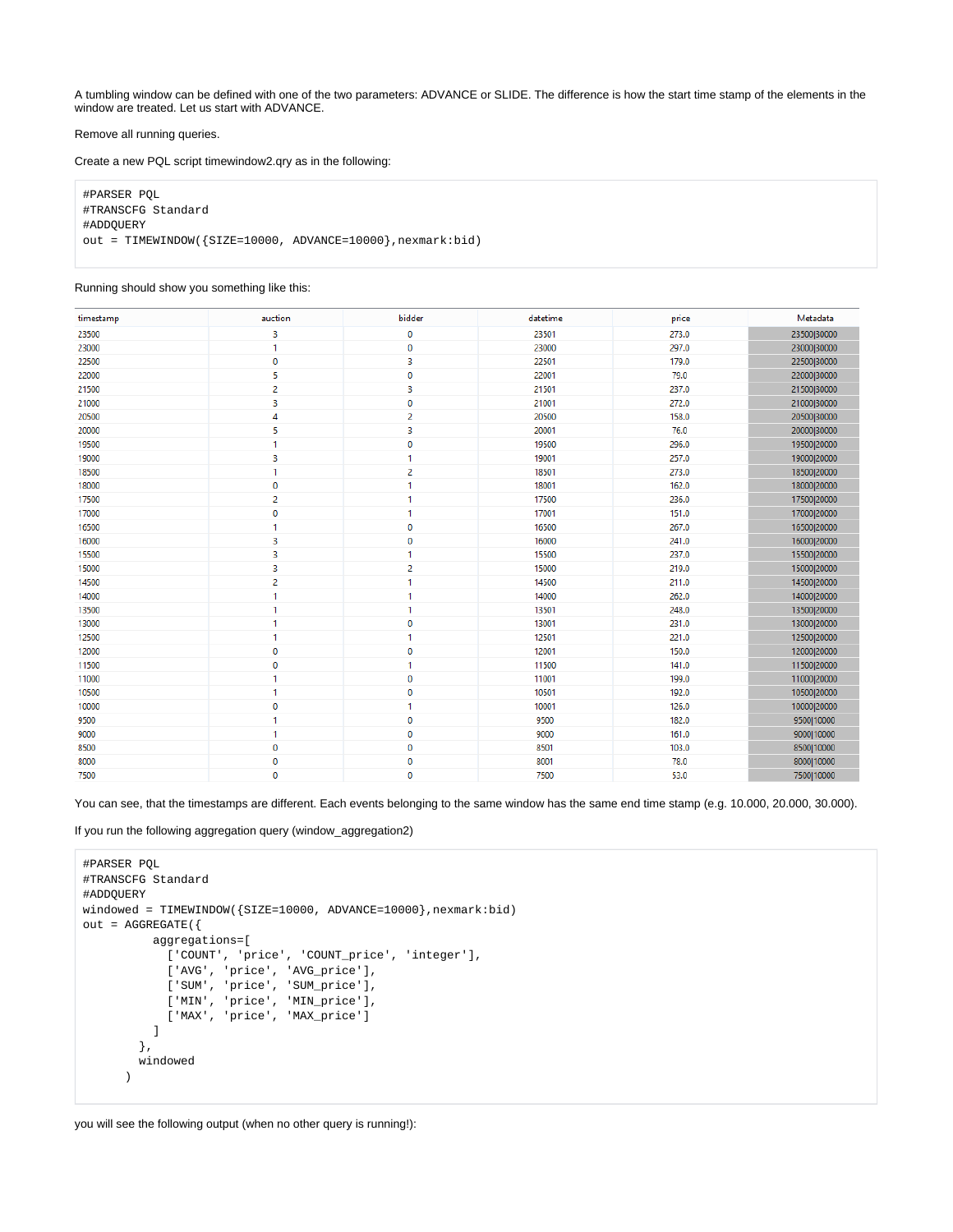| COUNT_price    | AVG_price           | SUM_price | MIN_price | MAX_price | Metadata    |
|----------------|---------------------|-----------|-----------|-----------|-------------|
| 8              | 196.375             | 1571.0    | 76.0      | 297.0     | 23500 30000 |
| 7              | 185.42857142857142  | 1298.0    | 76.0      | 297.0     | 23000 23500 |
| 6              | 166.83333333333334  | 1001.0    | 76.0      | 272.0     | 22500 23000 |
| 5              | 164.4               | 822.0     | 76.0      | 272.0     | 22000 22500 |
| 4              | 185.75              | 743.0     | 76.0      | 272.0     | 21500 22000 |
| 3              | 168.6666666666666   | 506.0     | 76.0      | 272.0     | 21000 21500 |
| 2              | 117.0               | 234.0     | 76.0      | 158.0     | 20500 21000 |
| 1              | 76.0                | 76.0      | 76.0      | 76.0      | 20000 20500 |
| 20             | 216.0               | 4320.0    | 126.0     | 296.0     | 19500 20000 |
| 19             | 211.78947368421052  | 4024.0    | 126.0     | 273.0     | 19000 19500 |
| 18             | 209.277777777777777 | 3767.0    | 126.0     | 273.0     | 18500 19000 |
| 17             | 205.52941176470588  | 3494.0    | 126.0     | 267.0     | 18000 18500 |
| 16             | 208.25              | 3332.0    | 126.0     | 267.0     | 17500 18000 |
| 15             | 206.4               | 3096.0    | 126.0     | 267.0     | 17000 17500 |
| 14             | 210.35714285714286  | 2945.0    | 126.0     | 267.0     | 16500 17000 |
| 13             | 206.0               | 2678.0    | 126.0     | 262.0     | 16000 16500 |
| 12             | 203.08333333333334  | 2437.0    | 126.0     | 262.0     | 15500 16000 |
| 11             | 200.0               | 2200.0    | 126.0     | 262.0     | 15000 15500 |
| 10             | 198.1               | 1981.0    | 126.0     | 262.0     | 14500 15000 |
| 9              | 196.6666666666666   | 1770.0    | 126.0     | 262.0     | 14000 14500 |
| 8              | 188.5               | 1508.0    | 126.0     | 248.0     | 13500 14000 |
| 7              | 180.0               | 1260.0    | 126.0     | 231.0     | 13000 13500 |
| 6              | 171.5               | 1029.0    | 126.0     | 221.0     | 12500 13000 |
| 5              | 161.6               | 808.0     | 126.0     | 199.0     | 12000 12500 |
| 4              | 164.5               | 658.0     | 126.0     | 199.0     | 11500 12000 |
| 3              | 172.33333333333334  | 517.0     | 126.0     | 199.0     | 11000 11500 |
| $\overline{2}$ | 159.0               | 318.0     | 126.0     | 192.0     | 10500 11000 |
| $\mathbf{1}$   | 126.0               | 126.0     | 126.0     | 126.0     | 10000 10500 |
| 5              | 115.4               | 577.0     | 53.0      | 182.0     | 9500 10000  |
| 4              | 98.75               | 395.0     | 53.0      | 161.0     | 9000 9500   |
| 3              | 78.0                | 234.0     | 53.0      | 103.0     | 8500 9000   |
| 2              | 65.5                | 131.0     | 53.0      | 78.0      | 8000 8500   |
| 1              | 53.0                | 53.0      | 53.0      | 53.0      | 7500 8000   |

As you can see, the aggregations count up to 20 and then start again at 1. This is not exactly, what the provider wanted. The problem here is, that the elments have different start time stamps and only those parts of the elements are aggregated where the time intervals overlap.

A way to cope with this is to use another parameter called SLIDE. With slide all start timestamp are set to the same value. This can be interpreted as reducing the granularity of the time domain.

So remove all queries. A start a new PQL query (timewindow3)

#PARSER PQL #TRANSCFG Standard #ADDQUERY out = TIMEWINDOW({SIZE=10000, SLIDE=10000},nexmark:bid)

After starting this query, you should see something like: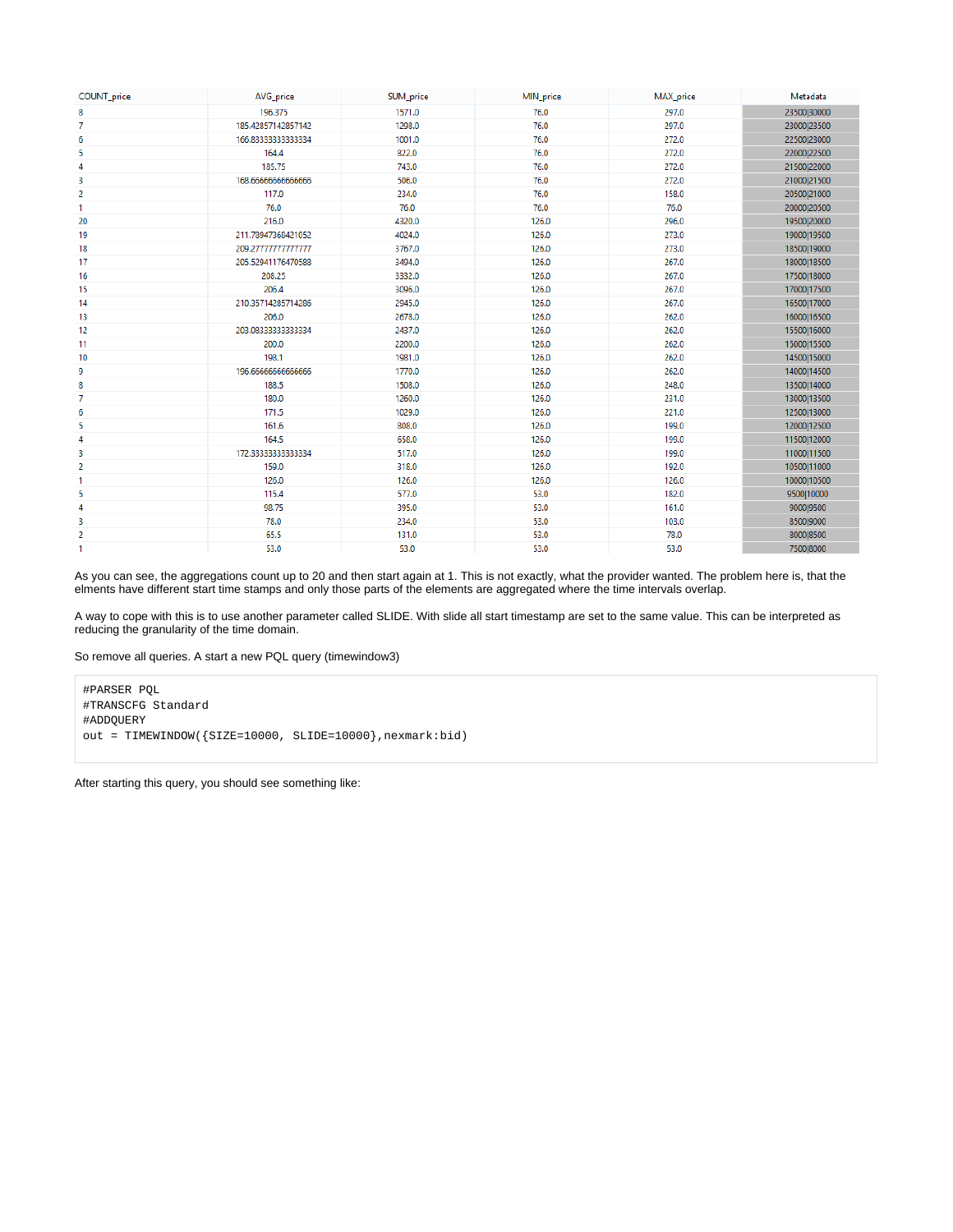| timestamp | auction        | bidder         | datetime | price | Metadata    |
|-----------|----------------|----------------|----------|-------|-------------|
| 23500     | 3              | 0              | 23501    | 273.0 | 20000 30000 |
| 23000     | $\mathbf{1}$   | 0              | 23001    | 297.0 | 20000 30000 |
| 22500     | $\mathbf 0$    | з              | 22500    | 179.0 | 20000 30000 |
| 22000     | 5              | 0              | 22001    | 79.0  | 20000 30000 |
| 21500     | $\overline{2}$ | 3              | 21500    | 237.0 | 20000 30000 |
| 21000     | 3              | $\mathbf 0$    | 21000    | 272.0 | 20000 30000 |
| 20500     | 4              | $\overline{c}$ | 20500    | 158.0 | 20000 30000 |
| 20000     | 5              | 3              | 20000    | 76.0  | 20000 30000 |
| 19500     | $\mathbf{1}$   | $\mathbf 0$    | 19500    | 296.0 | 10000 20000 |
| 19000     | 3              | 1              | 19000    | 257.0 | 10000 20000 |
| 18500     | $\mathbf{1}$   | $\overline{2}$ | 18500    | 273.0 | 10000 20000 |
| 18000     | $\bf{0}$       | 1              | 18000    | 162.0 | 10000 20000 |
| 17500     | 2              | 1              | 17500    | 236.0 | 10000 20000 |
| 17000     | $\mathbf 0$    | 1              | 17000    | 151.0 | 10000 20000 |
| 16500     | $\mathbf{1}$   | 0              | 16501    | 267.0 | 10000 20000 |
| 16000     | 3              | 0              | 16001    | 241.0 | 10000 20000 |
| 15500     | 3              | 1              | 15500    | 237.0 | 10000 20000 |
| 15000     | 3              | 2              | 15001    | 219.0 | 10000 20000 |
| 14500     | $\overline{2}$ | 1              | 14501    | 211.0 | 10000 20000 |
| 14000     | $\mathbf{1}$   | 1              | 14001    | 262.0 | 10000 20000 |
| 13500     | $\mathbf{1}$   | 1              | 13500    | 248.0 | 10000 20000 |
| 13000     | $\mathbf{1}$   | 0              | 13000    | 231.0 | 10000 20000 |
| 12500     | 1              | 1              | 12501    | 221.0 | 10000 20000 |
| 12000     | $\mathbf 0$    | $\mathbf 0$    | 12001    | 150.0 | 10000 20000 |
| 11500     | $\mathbf 0$    | 1              | 11500    | 141.0 | 10000 20000 |
| 11000     | $\mathbf{1}$   | $\mathbf 0$    | 11000    | 199.0 | 10000 20000 |
| 10500     | $\mathbf{1}$   | 0              | 10501    | 192.0 | 10000 20000 |
| 10000     | $\mathbf 0$    | 1              | 10001    | 126.0 | 10000 20000 |
| 9500      | $\mathbf{1}$   | $\bf{0}$       | 9501     | 182.0 | 0 10000     |
| 9000      | 1              | 0              | 9001     | 161.0 | 0 10000     |
| 8500      | 0              | $\mathbf 0$    | 8500     | 103.0 | 0 10000     |
| 8000      | 0              | 0              | 8000     | 78.0  | 0 10000     |
| 7500      | $\mathbf 0$    | $\mathbf{0}$   | 7501     | 53.0  | 0 10000     |

Now you can see, that for one window all time intervals are the same.

If we now run the following query (window\_aggregation3):

```
#PARSER PQL
#TRANSCFG Standard
#ADDQUERY
windowed = TIMEWINDOW({SIZE=10000, SLIDE=10000},nexmark:bid)
out = AGGREGATE({
         aggregations=[
           ['COUNT', 'price', 'COUNT_price', 'integer'],
 ['AVG', 'price', 'AVG_price'],
 ['SUM', 'price', 'SUM_price'],
 ['MIN', 'price', 'MIN_price'],
 ['MAX', 'price', 'MAX_price']
        \Box },
        windowed
      )
```
You will get the following output:

| COUNT_price | AVG_price         | SUM_price | MIN price | MAX_price | Metadata    |
|-------------|-------------------|-----------|-----------|-----------|-------------|
| 6           | 155.1666666666666 | 931.0     | 43.0      | 272.0     | 70000 80000 |
| 20          | 152,45            | 3049.0    | 34.0      | 395.0     | 60000 70000 |
| 20          | 174.15            | 3483.0    | 16.0      | 393.0     | 50000160000 |
| 20          | 203.75            | 4075.0    | 32.0      | 373.0     | 40000150000 |
| 20          | 174.8             | 3496.0    | 4.0       | 345.0     | 30000 40000 |
| 20          | 200.75            | 4015.0    | 76.0      | 322.0     | 20000 30000 |
| 20          | 216.0             | 4320.0    | 126.0     | 296.0     | 10000 20000 |
|             | 115.4             | 577.0     | 53.0      | 182.0     | 0 10000     |

Note: You could ignore the first line, it was created because when the query was stopped.

Here you can see the aggregation over 10 second intervals.

## <span id="page-6-0"></span>**Element Based Window**